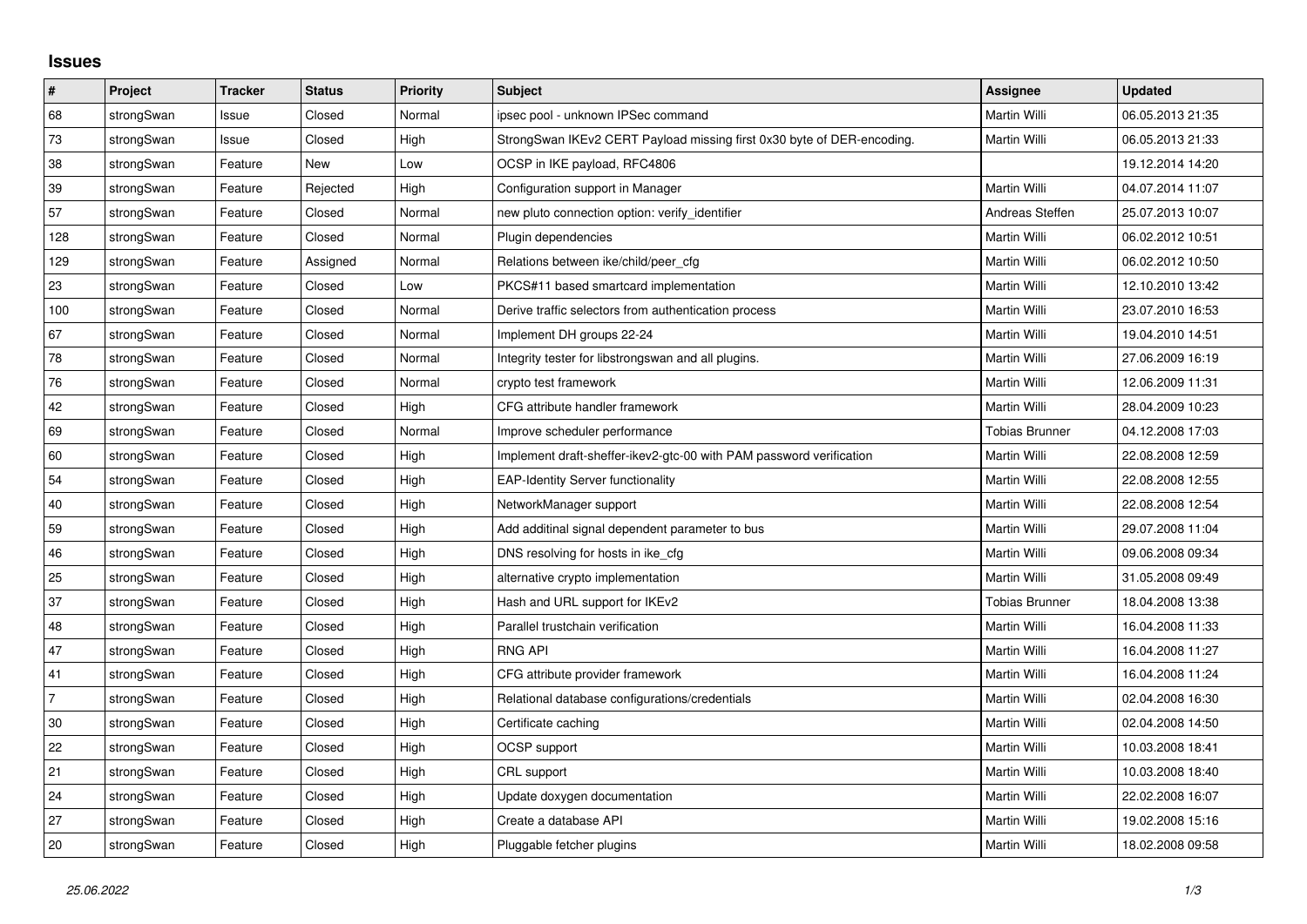| $\vert$ #    | Project    | <b>Tracker</b> | <b>Status</b> | Priority | <b>Subject</b>                                                          | <b>Assignee</b>       | <b>Updated</b>   |
|--------------|------------|----------------|---------------|----------|-------------------------------------------------------------------------|-----------------------|------------------|
| 16           | strongSwan | Feature        | Closed        | High     | Generic plugin architecture                                             | Martin Willi          | 15.02.2008 09:37 |
| 13           | strongSwan | Feature        | Closed        | High     | Implement a modular credential framework                                | Martin Willi          | 15.02.2008 09:36 |
| $17$         | strongSwan | Feature        | Closed        | High     | Pluggable crypto modules                                                | <b>Martin Willi</b>   | 15.02.2008 09:36 |
| 19           | strongSwan | Feature        | Closed        | High     | Include EAP-MD5 into trunk                                              | Martin Willi          | 13.12.2007 09:48 |
| 18           | strongSwan | Feature        | Closed        | High     | Merge EAP-AKA module into trunk                                         | Martin Willi          | 13.12.2007 09:47 |
| 15           | strongSwan | Feature        | Closed        | High     | Implement rauthentication using RFC4478                                 | Martin Willi          | 30.11.2007 14:55 |
| 14           | strongSwan | Feature        | Closed        | High     | Initiate/Terminate IKE_SAs                                              | Martin Willi          | 13.11.2007 14:04 |
| 6            | strongSwan | Feature        | Closed        | High     | XML based configuration interface: Control                              | Martin Willi          | 13.11.2007 14:04 |
| $\sqrt{2}$   | strongSwan | Feature        | Closed        | High     | Complete MOBIKE support                                                 | Martin Willi          | 31.10.2007 10:30 |
| $\sqrt{5}$   | strongSwan | Feature        | Closed        | High     | XML based configuration interface: Status query                         | Martin Willi          | 07.08.2007 08:49 |
| 4            | strongSwan | Feature        | Closed        | High     | XML based configuration interface: Infrastructure                       | Martin Willi          | 02.07.2007 16:30 |
| $\mathbf{1}$ | strongSwan | Feature        | Closed        | High     | Partial MOBIKE implementation                                           | Martin Willi          | 02.07.2007 16:14 |
| 3            | strongSwan | Feature        | Closed        | High     | refactoring of thread management                                        | <b>Martin Willi</b>   | 29.06.2007 14:49 |
| 61           | strongSwan | Bug            | Closed        | High     | When recovering from DPD, firewall rules aren't added as necessary      | Andreas Steffen       | 06.05.2013 21:43 |
| 214          | strongSwan | <b>Bug</b>     | Closed        | Normal   | OS X lacks sem_timedwait                                                | Martin Willi          | 20.08.2012 17:22 |
| 55           | strongSwan | Bug            | Closed        | High     | Implement SHA512/384/256 HMAC with proper truncation in kernel          | <b>Martin Willi</b>   | 03.12.2009 11:41 |
| 79           | strongSwan | <b>Bug</b>     | Closed        | High     | Windows 7 sometimes fails to verify RSA signatures done by gcrypt       | Martin Willi          | 30.06.2009 12:22 |
| 71           | strongSwan | <b>Bug</b>     | Closed        | High     | Improved Acquire handling                                               | Martin Willi          | 20.05.2009 11:54 |
| 49           | strongSwan | Bug            | Closed        | High     | starter log directly to terminal                                        | Martin Willi          | 30.04.2009 10:18 |
| 70           | strongSwan | Bug            | Closed        | High     | IP <sub>v6</sub>                                                        | Andreas Steffen       | 21.02.2009 11:09 |
| 66           | strongSwan | <b>Bug</b>     | Closed        | Normal   | patch for alignment buffer on xscale ARM processor                      | Martin Willi          | 14.11.2008 15:35 |
| 62           | strongSwan | <b>Bug</b>     | Closed        | Normal   | ikev2 missing rekeying support not recognised                           | Martin Willi          | 14.11.2008 15:17 |
| 56           | strongSwan | <b>Bug</b>     | Closed        | High     | New interface for EAP-SIM backend                                       | Martin Willi          | 24.10.2008 10:23 |
| 64           | strongSwan | <b>Bug</b>     | Closed        | High     | MOBIKE with changed NAT mappings                                        | Martin Willi          | 08.10.2008 14:21 |
| 65           | strongSwan | <b>Bug</b>     | Closed        | High     | Many UML tests fail                                                     | Andreas Steffen       | 07.10.2008 07:09 |
| 63           | strongSwan | <b>Bug</b>     | Closed        | Low      | _' missing in testing/testing.conf                                      | <b>Martin Willi</b>   | 30.09.2008 14:49 |
| 51           | strongSwan | <b>Bug</b>     | Closed        | Urgent   | fips_signer should not chek for \$(PREFIX)/libexec/ipsec/ at build time | Andreas Steffen       | 19.08.2008 21:10 |
| 58           | strongSwan | Bug            | Closed        | Normal   | Please fix bashism in /src/ipsec/ipsec.in                               | Martin Willi          | 16.07.2008 09:08 |
| 52           | strongSwan | Bug            | Closed        | High     | Migrate ESP sequence number in update sa                                | <b>Tobias Brunner</b> | 25.06.2008 08:40 |
| 53           | strongSwan | Bug            | Closed        | Normal   | Printf handler for proposal_t                                           | Martin Willi          | 12.06.2008 14:23 |
| 50           | strongSwan | <b>Bug</b>     | Closed        | High     | plutostderrlog option missing                                           | Martin Willi          | 11.05.2008 10:10 |
| 44           | strongSwan | Bug            | Closed        | Normal   | multiple copies of ca certificate in cache                              |                       | 07.04.2008 10:51 |
| 43           | strongSwan | <b>Bug</b>     | Closed        | High     | missing certificate_identity in SQL database causes segfault            | Martin Willi          | 07.04.2008 10:08 |